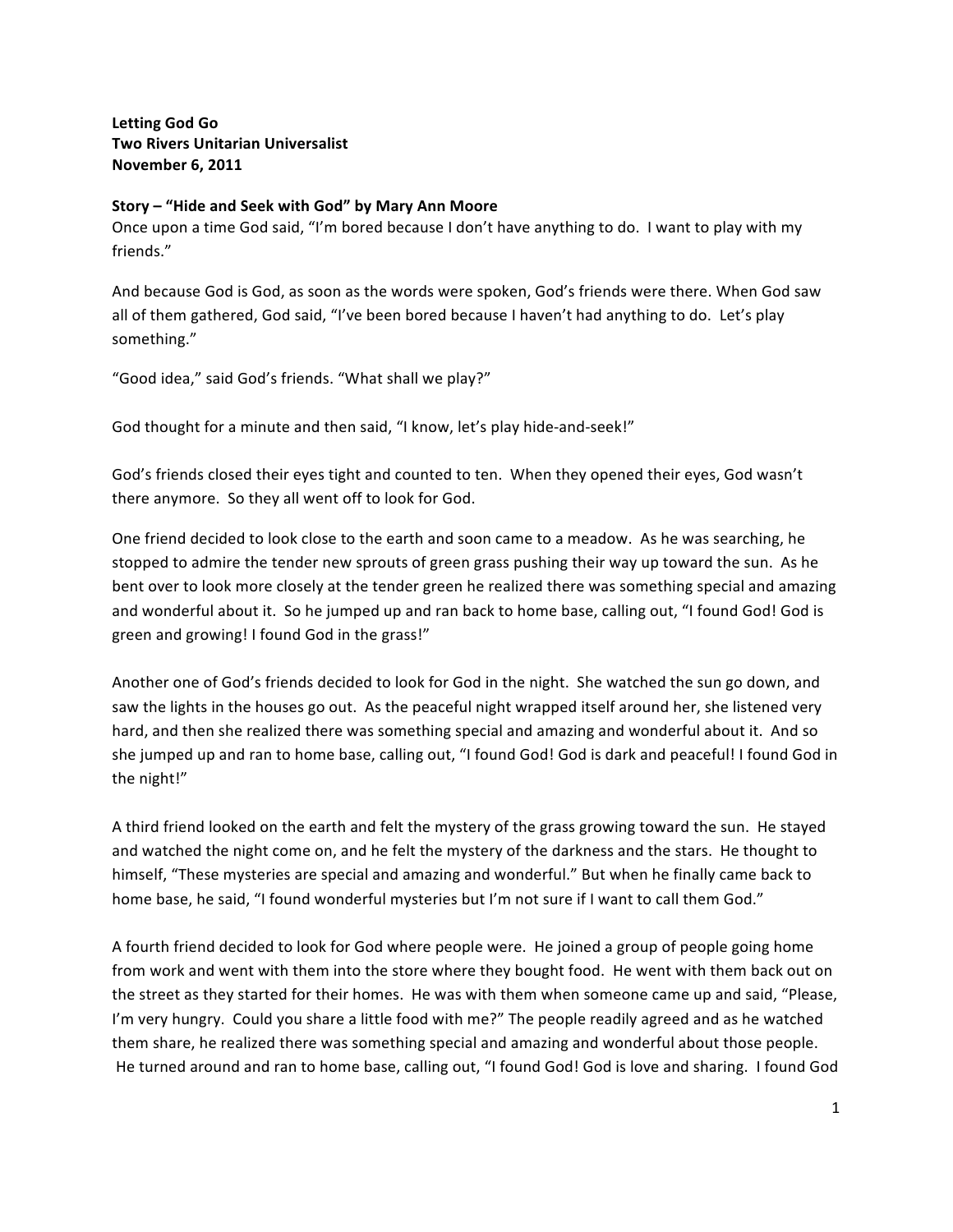in people who care for others!"

Finally, two more of God's friends, a boy and a girl, decided to look for God together. After a time, they came to a house and decided to look for God in the house. In the house they saw a room, and they looked for God in the mirror. As they looked in to the mirror, they realized there was something special and amazing and wonderful being reflected in it. They turned around and ran to home base, calling out, "We found God! We found God in us!"

At this God appeared again and said, "I had so much fun! Weren't those good hiding places? Some of you found me, others weren't sure, and others are still looking. That's OK because the most important thing is just to play the game. Let's do it again! I'm sure I can think of some other good hiding places." And they all called out, "Olly olly, oxen free, free, free!" And the game started all over again.

### Reading – from "God" by Tom Owen-Towle

There exist mounds of words from both apologists and detractors today on the topic of God, an yet there's precious little, spoken or composed, that applauds critical piety, trustful uncertainty, and skeptical believing as complementary attitudes in the theological quest. That's where Unitarian Universalism shines, for, at our most superb, we celebrate an unheralded yet distinct approach to the question of an Ultimate Being.

Being riders of paradoxes is our peculiar niche as liberal religionists. We seem to pitch tent and stoke our flaming chalices in the creases between mysticism and humanism, theism and naturalism, believing and doubting, devotion and skepticism. At our most stout and resourceful, Unitarian Universalists are spiritually ambidextrous, defining ourselves both from below and above. We're a reasonable religion with numinous sensibilities - in short, we're theological crossbreeds. Colleague Frances West puts it sagely, "The humanist and the theist live in me, each sometimes puzzled by the presence of the other, but willing to keep talking. So may it continue."

As Unitarian Universalism turns 50 and blazes ahead theologically, we embrace being fully rational, fully spiritual, and fully compassionate. We deem it not merely tolerable, but desirable, as theological nonconformists to live well amidst the intractable qualms and nasty confusions at the heart of Reality. Who really wants reality tidily wrapped up? Who covets convictions set in stone? Lots of people to be sure, but not Unitarian Universalists. Being riders of paradoxes isn't a dire position of last resort but our first choice. It's the way we desire to walk and talk, live and die during our sojourn on this planet.

When we examine the signers of the Humanist Manifesto in 1933 - most of whom were Unitarian and/or Universalist ministers, we see that the designers, unlike the orthodox theists of the day, didn't worship an omnipotent, patriarchal figure, high in the sky. Nonetheless, they were utterly open to the divine circulating through this earthly trek. These thorough-going humanists dared to talk of God, indeed, comfortably so, but in collaborative, naturalist terms. They considered some sort of partnership between heaven and earth to be our sacred summons. Unitarian signer Burdette Backer put it this way: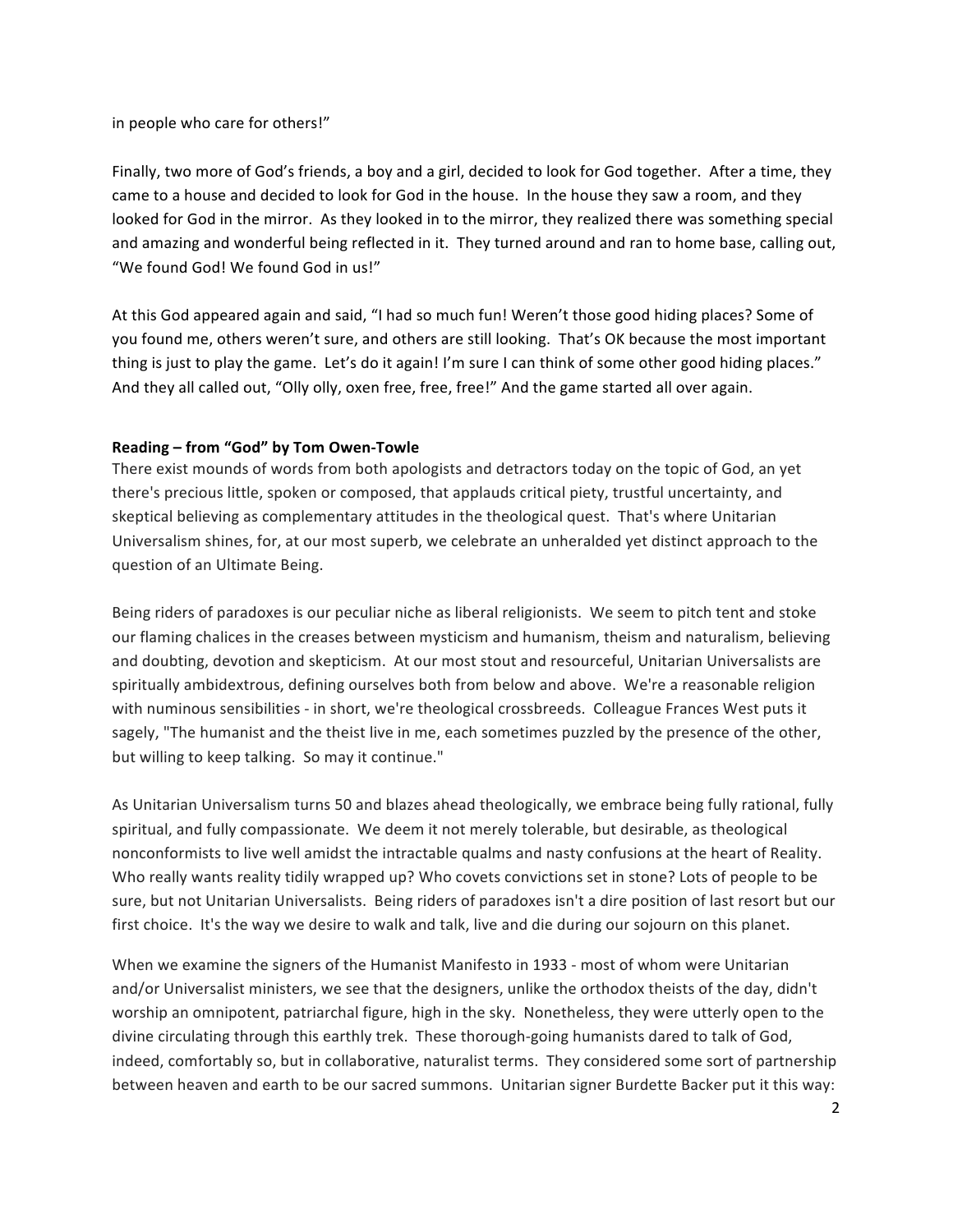'Whenever we are helping humanity to be at its best, we are worshipping God...we are the children of a creative and dynamic universe, and its restless energy is at work within us to carry forward the work of creation. This is something of what I mean when I say that I believe in God....God is not an idea to be believed in, God is work to be done in the world.'

### Sermon - "Letting God Go" by Gretchen Haley

I could hear my own breathing. Heavy, nervous. I did not want to be nervous. I wanted to be a minister. Calm, centered, wise.

It was no use. It was my first pastoral care appointment – *ever*. I was sitting at the desk in the Chaplain's office at the Denver Women's Prison, waiting for one of the inmates. She'd sent a note that said generically: "I want to meet with a chaplain; I have some spiritual questions."

She arrived shy, and slow. And then it was quiet. And I could hear both of us breathing.

"Did you have something you'd like to ask me," I began. "How can I help?" I asked.

It was quiet again before she said, "I've been having some struggles with the Devil. Actually, I'm angry at God." She backpedaled quickly. "I know that's a sin. I can't be angry at God. I'm just angry at myself. I've been fighting myself." And then she held out her arms, covered in scars, lines running horizontally up and down her veins.

They say when you are providing pastoral care, you always want to ask yourself the questions – *why me,* why here, why now?

There were probably other reasons. But the one I return to whenever I think about our conversation, was God. With all her scars and her anger and her fear, she was stuck on God. Stuck on a God that couldn't handle her for who she was, couldn't take her anger, her pain, or her truest self. Stuck on a God that required her to injure herself to make herself worthy of life, worthy of forgiveness and transformation.

And I think I was there because in a lot of ways, I can get stuck on God too. Stuck on old notions, stuck on all the ways I've let God go, let a certain kind of God go, stuck on asserting what *I* mean when I say "God," asserting so much I sometimes fail to listen to what others experience as "God," asserting so much I fail to experience alongside others, the mysterious, the transcendent, the active source of a Love greater than I can even conceive.

One of the things that brought me to Unitarian Universalism was its sparse use of traditional religious language, including the word, "God." The absence of traditional language opened me up to the possibility of religion and being religious in ways I would have otherwise shut down. But I have wondered, over time, if in our pursuit of religious freedom, we've all gotten stuck on God. I mean, stuck on an idea of God that's so small, we have no choice but to reject it. Not unlike the one this wounded woman brought to me that day.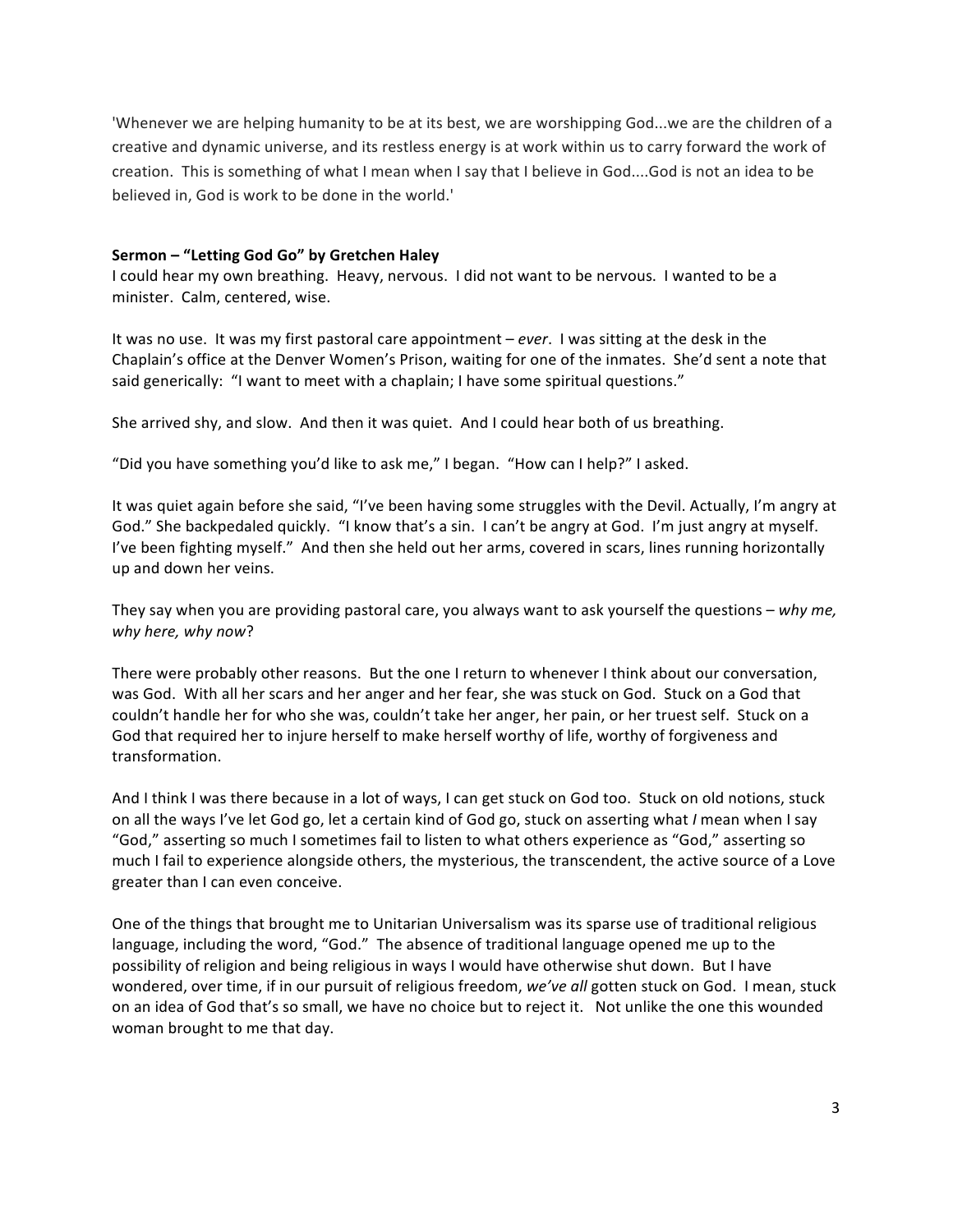And I've wondered what it would mean for us to go back, to let that old God go once and for all, if out of that space might a new vision of Ultimate Truth, Ultimate Meaning, a new understanding of the divine mystery at the heart of the universe emerge.

*I* don't know who God is exactly, but I'll tell you this. (This is a story from Mary Oliver. She goes on.)

*I* was sitting in the river named Clarion, on a water splashed stone and all afternoon I listened to the *voices'of'the'river'talking.''Whenever'the'water'struck'the'stone'it'had'something'to'say,'and'the'water'* itself, and even the mosses trailing under the water. And slowly, very slowly, it became clear to me what *they'were'saying.''Said'the'river:''I'am'part'of'holiness.''And'I'too,'said'the'stone.''And'I'too,'whispered'* the moss beneath the grass.

Some places simply require such a pantheism – that's where God is the universe, and the universe is God." Places like Bryce Canyon and Moab, like Orcas Island and the Olympic Rain Forest, like the Roaring Fork Valley and all its off-the-trail hidden gems – the serious beauty takes our breath away, with awe and wonder we can barely survive looking at such divinity.

Many a times last year on the train ride from Denver I thought, this is God, this is it. This snow covering this river, the sounds of this train, and these people headed with hope and intent towards some new destination all along this route that finds its way through what was once solid rock. All this, all everything is God. Divinity is everywhere, everything counts and creates holiness in its coming together, and all we have to do is notice, and be grateful.

*If'God'exists,*"Mary"says.""*If'God'exists,'he'isn't'just'butter'and'good'luck.''He's'also'the'tick'that'killed'my'* wonderful dog Luke. Said the river: imagine everything you can imagine, then keep on going.

She's not done yet. *If God exists he isn't just churches and mathematics. He's the forest, He's the desert.* He's the ice caps that are dying. He's the ghetto and the Museum of Fine Arts.

There's this billboard that's just about everywhere in Denver right now that asks if we really want a zip code to determine a kid's future, and sometimes when I see it I think, what else does? Where we end up, it's so much a matter of luck. Some are chosen, and some are not.

And let's not even get started about the randomness of illness, of natural disaster, of tragedy. Just hearing one day's worth of stories from my sister the pediatric oncologist will have you joining up with the Presbyterians (those inheritors of pre-destination theology), and wrestling with just how much we are divided into the saved and the damned.

Especially if we believe that Heaven and Hell are right here on earth, then Universalism seems a lot of the time, an impossible fantasy. God is not love, God is amoral at best, cruel at worst, and Jonathan Edwards' trope about being sinners in the hands of an angry God is not all that far off.

He's van Gogh and Allen Ginsberg and Robert Motherwell. He's the many desperate hands, cleaning and *preparing'their'weapons.''He's'everyone'of'us,'potentially.''The'leaf'of'grass,'the'genius,'the'politician,'* the poet. And if this is true, isn't it something very important?

But then I'm reminded of what's wrong with a pre-destination approach to Ultimacy - which is, we're all in this together. One of my favorite answers from the question I asked last month: what does it feel like when the I becomes we? was when a few of you said, "It's always been we."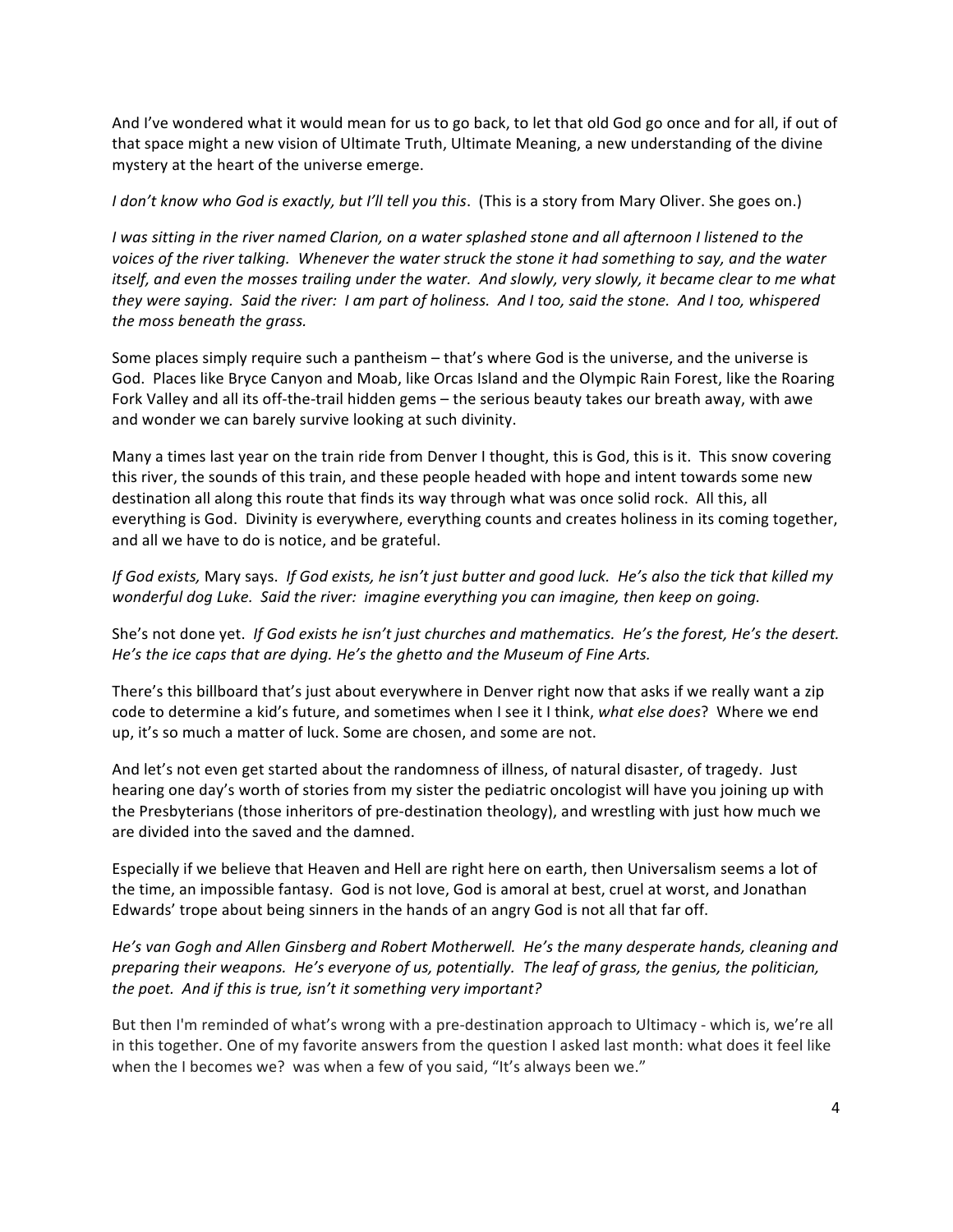Our destinies are wrapped up together, and as Unitarian Burdette Backer said, "God is not an idea to be" believed in, God is work to be done in the world." Every day we choose what to do with our interdependence, how to respond to our interconnectedness, our unity. Everyday we decide how much of our own privilege to relinquish and share with another, how much of ourselves to reveal and release, how much love to give and grow. And every day the world is changed by our decisions. God may not be Love the noun, but rather Love the verb. And I am saved when you are saved.

We are saved when all are saved.

## Yes, it could be that I am a tiny piece of God, and each of you too, or at least of his intention and his hope. Which is a delight beyond measure.

There are so many ways to think about Ultimacy. The ultimate force, the ultimate truth, the ultimate organizing principle. The things you dedicate your life to, in an ultimate way. The things you belong to, whose you are. What matters - ultimately. Theologian Paul Tillich talks about the object of Ultimate Concern.

I tend to think of it as the big *everything*. The big mix up of us all, the big way the universe works, the big ways we wish it worked, what we don't understand but long for, what calls us. And just as much in the mix, our values, our relationships - the specific people who save us, who keep saving us, the places and people to whom we belong, all of our different answers to all these things - and then the big mash up of all these things into something we call life. Somehow, out of all this, we just keep getting life!

And I think, we need a word that describes all this big mash up of this big everything, and sometimes, the best word I can come up with, is God.

In the middle of her ponderings about God and the River, Mary Oliver pauses to say:

*There was someone I loved who grew old and ill.* (I imagine here she means her partner of 30 years, who had died just before the publishing of these poems)

*One by one,* she says, *I* watched the fires go out.

*There'was'nothing'I'could'do'*

Except to remember

That we receive

*Then'we'give'back.*

Nothing to do but remember, that's Jewish poet, theologian and teacher Elie Wiesel's answer to God. In his memoir of the holocaust, '*Night*, he literally puts God on trial, and God dies. God's gone. So then what does it mean to be Jewish after God has died? Wiesel's answer is *to remember*. The new act of worship, the new religious act– is to remember. That we *can* remember, and that we can locate ourselves in a history, something greater than ourselves – that is a kind of Ultimacy too.

But still a surprising one for Wiesel, given all he's seen and experienced, you'd think he'd say, what we should try to do is *forget*. Except that he knows, we *all* know, not telling doesn't make you forget. Not telling means the story itself becomes a kind of god, ruling your life.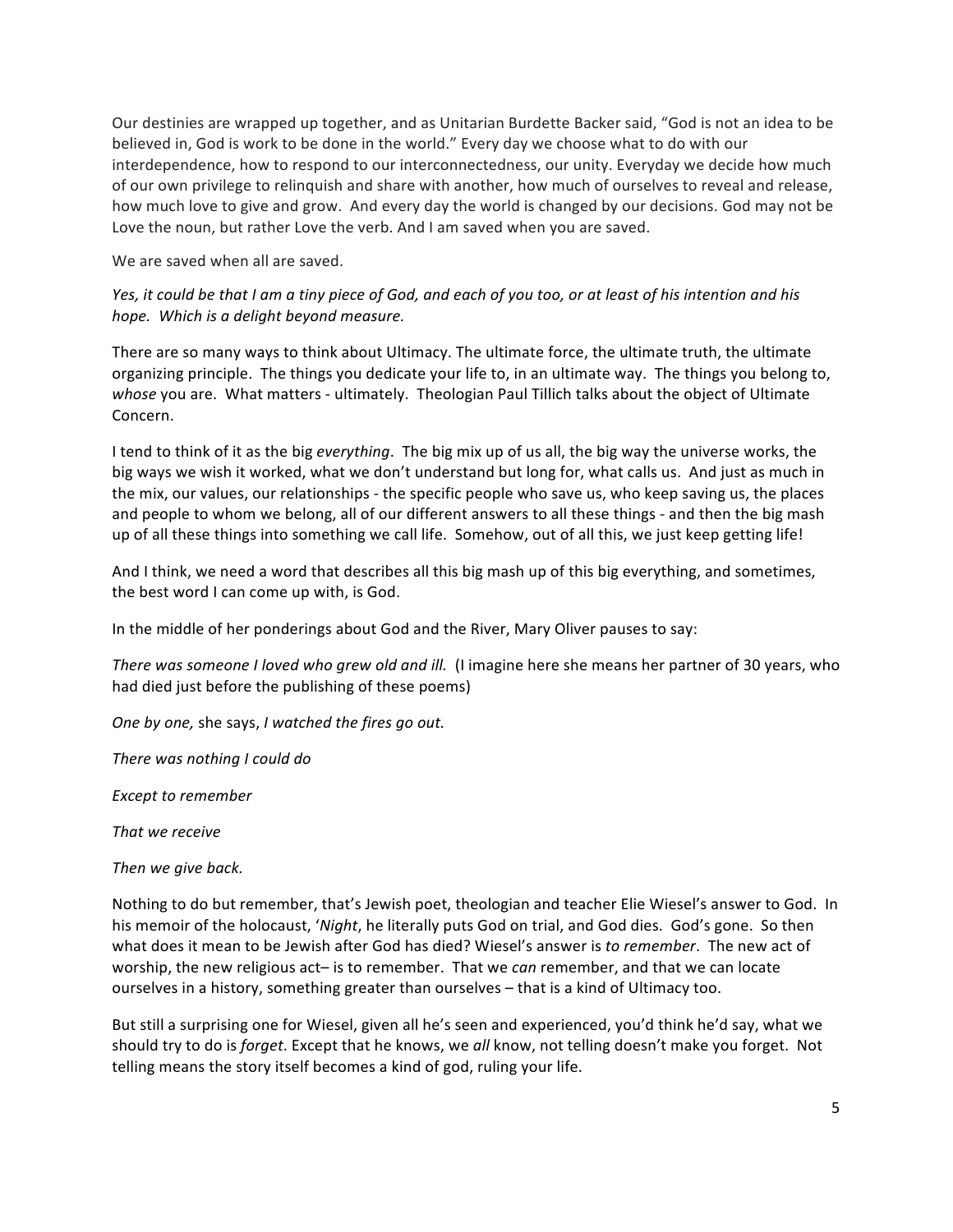Beware the tiny gods frightened men create, Sufi poet Hafiz says.

And so one kind of God died for Wiesel, and a new one was born. In our remembering together, we are all creationists, speaking the world we dream of into being.

*Of course for each of us, Mary would have to remind us. There is the daily life. Let us live it, gesture by gesture.''When'we'cut'the'ripe'melon,'should'we'not'give'it'thanks?'And'should'we'not'thank'the'knife'* also? We do not live in a simple world.

Every night before we have dinner, my family holds hands as we light a chalice, and we take turns saying some words. Curiously, both my kids have fallen into a routine. Without fail, whoever starts will begin with: We pray for God. Or, as an alternative: We light this chalice for God. We've never asked exactly what they mean, we don't want to break the magic. Because we *don't* live in a simple world, and they already know it. God has a lot to carry, this great moaning earth, these great stumbling creatures, and even joy in all its mass can be overwhelming to witness. I think, God needs a lot of chalices being lit, and a lot of little kids' voices saying, we pray for you, God. We see how hard this work is, and we see how many gifts keep on being available, and so we'll do what we can to help, and we'll keep on saying thank you.

As for Mary Oliver, she says it this way.

*I* pray for the desperate earth.

*I* pray for the desperate world.

*I* do the little each person can do, it isn't much.

Sometimes the river murmurs, sometimes it raves.

The woman, she held out her arms covered in scars and I knew she believed God couldn't take the anger inside her. It would be too overwhelming, too frightening or offensive to her flimsy God.

And so we started imagining what it would mean to let God grow, let God be bigger, big enough to take it all – all the messiness, all the anger, all the fight you can throw.

I kept encouraging her – *God can take it! Just yell, and scream, and ask God why? Look at Job who places God on trial. Look at the prophet Habbakuk, who repeatedly calls God out:* "O Lord, how long shall I cry for help, and you will not listen? Or cry to you 'Violence!' and you will not save?"(Hab 1:1-2) See, you're in good company! Just let it all go!

I think she was terrified. But I am also confident that if even for those few moments, she had a vision of God beyond that which offered her salvation by way of self-injury.

Sometimes the river murmurs, sometimes it raves.

Sometimes I believe, we are all held in Love. I believe there is a guiding force of Love, it's real, and it has a purpose. And I believe that it is with us, right here in this room. Call it God. Go on. Try it.

It's older than words anyway. This force holds all of us, and it holds people who aren't here too, people in the other rooms of this building, the people beyond these walls, the people under the bridge, our